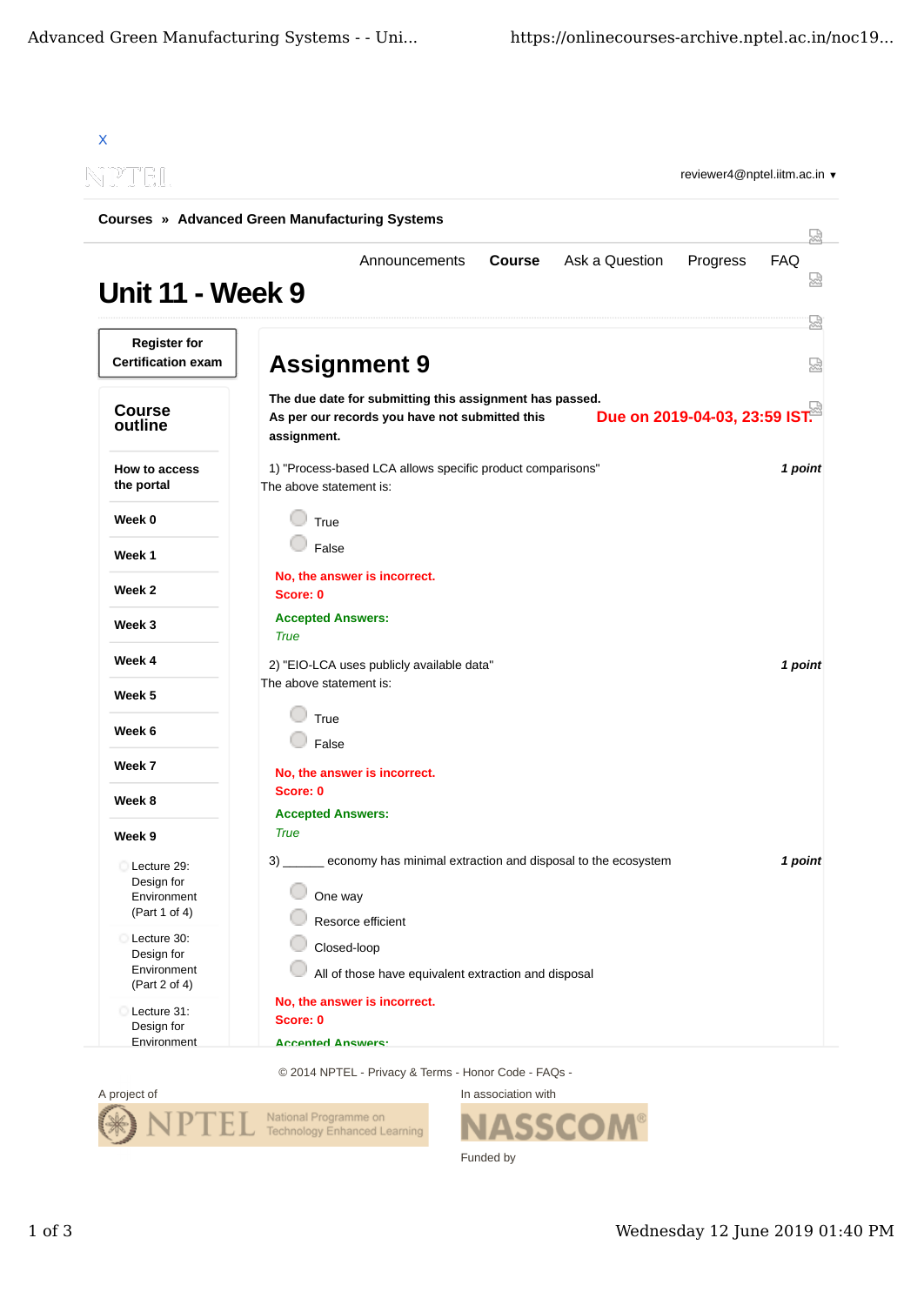| Assessment,<br>EIO-LCA tool | No, the answer is incorrect.<br>ce De<br>Score: 0                           |                  |
|-----------------------------|-----------------------------------------------------------------------------|------------------|
| Lecture 34: Life            | <b>Accepted Answers:</b>                                                    |                  |
| Cycle<br>Assessment,        | False                                                                       |                  |
| process based<br>software   | 5) If DfE is applied during idea generation, the pollution prevention is:   | 1 point          |
| Quiz:<br>Assignment 9       | Maximum<br>Modarate                                                         | 닯                |
| Solutions -                 | Minimum                                                                     |                  |
| Assignment 9                | None of these                                                               | 恳                |
| Advanced<br>Green           |                                                                             |                  |
| Manufacturing               | No, the answer is incorrect.<br>Score: 0                                    | 닯                |
| Systems:<br>Feedback For    | <b>Accepted Answers:</b>                                                    | 닯                |
| Week 9                      | <b>Maximum</b>                                                              |                  |
| Week 10                     | 6) CERES stands for                                                         | $1$ poi $\alpha$ |
| Week 11                     | Center for Energy Regulation and Energy Service                             |                  |
|                             | Coalition for Environmentally Responsible EconomieS                         |                  |
| Week 12                     | Center for Environmental Rehabilation and Education Service                 |                  |
|                             | None of the above                                                           |                  |
|                             | No, the answer is incorrect.                                                |                  |
|                             | Score: 0                                                                    |                  |
|                             | <b>Accepted Answers:</b>                                                    |                  |
|                             | <b>Coalition for Environmentally Responsible EconomieS</b>                  |                  |
|                             | 7) DfX stands for                                                           | 1 point          |
|                             | Design for Manufacturing                                                    |                  |
|                             | Design for Disassemble                                                      |                  |
|                             | Design for Maintanance                                                      |                  |
|                             | All of these                                                                |                  |
|                             | No, the answer is incorrect.<br>Score: 0                                    |                  |
|                             | <b>Accepted Answers:</b>                                                    |                  |
|                             | All of these                                                                |                  |
|                             | 8) "Interpretation of results is done on the fourth stage in LCA procedure" | 1 point          |
|                             | True                                                                        |                  |
|                             | False                                                                       |                  |
|                             | No, the answer is incorrect.<br>Score: 0                                    |                  |
|                             | <b>Accepted Answers:</b>                                                    |                  |
|                             | False                                                                       |                  |
|                             | 9) Life Cycle Inventory Analysis is in a way:                               | 1 point          |
|                             | Data collection and modeling                                                |                  |
|                             | Impact indicator                                                            |                  |
|                             | Defining scope                                                              |                  |
|                             | None of these                                                               |                  |